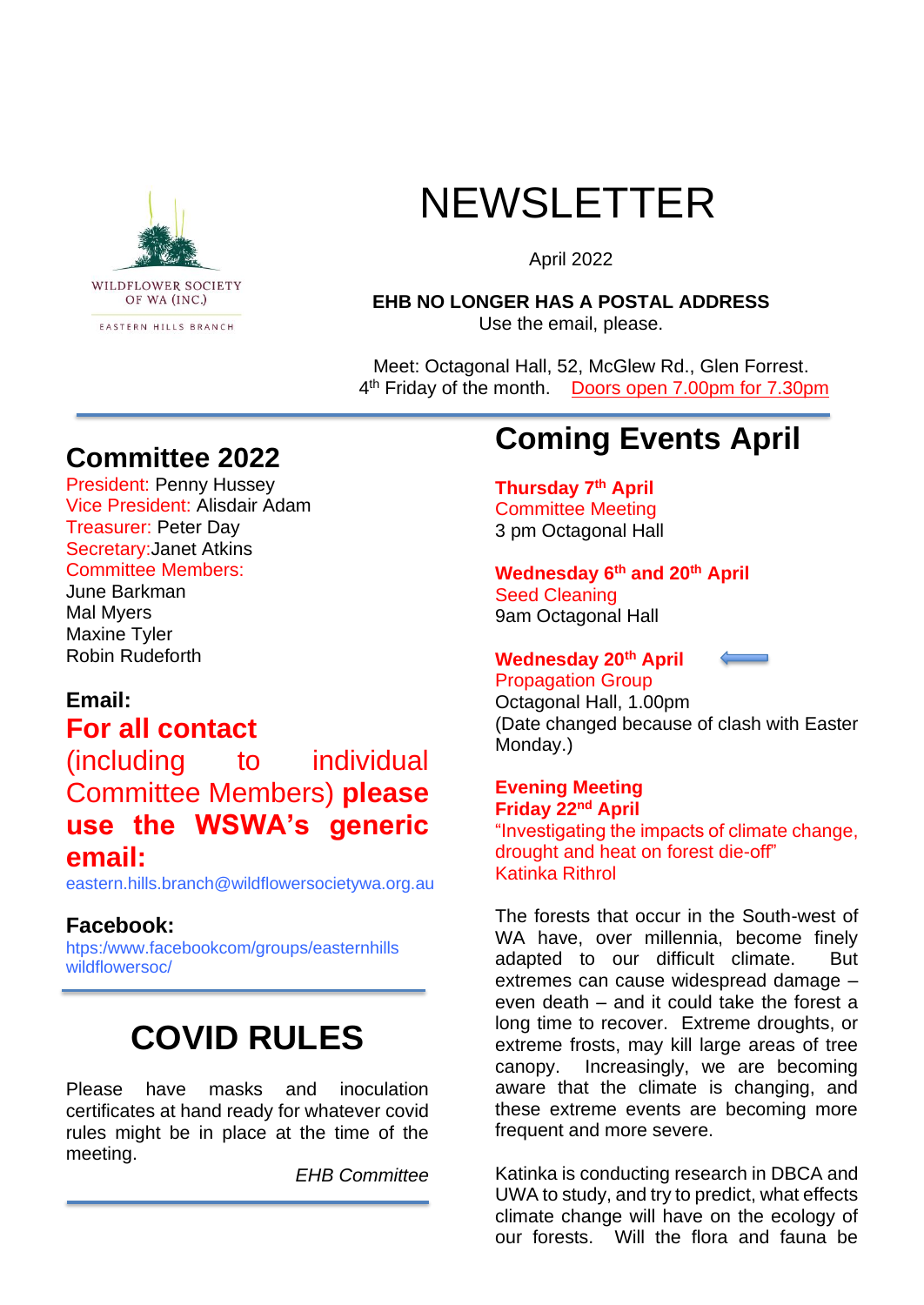resilient enough to survive? Or is a massive extinction even inevitable? Horrifying? Come along and find out.

There will also be a quiz and a nature table.

### **Coming Events May**

**Thursday 5 th May** Committee Meeting 3pm Octagonal Hall

**Wednesday 4 th & 18th May** Seed Cleaning 9am Octagonal Hall

**Monday 16th May Propagation Group.**  Octagonal Hall, 12 noon.

#### **Evening Meeting Friday 27th May**

"Alice Springs and surrounds" Ken Wadley

Ken had a most interesting trip to the 'Red Centre' and he will be showing us some of the beautiful landscape and fascinating flora to be seen in this region. An inspiration for your next holiday?

There will be a quiz and a nature table.

## **REPORTS**

Evening Meeting Friday 25<sup>th</sup> March

"Pollination and Pollinators in the South-west of WA" Byron Lamont

Byron Lamont treated the small audience to a comprehensive portrayal of the methods flowers use to get their pollen from anther to stigma. Things may be left to chance – like, will the wind blow in the correct direction? but many plants have elaborate modifications to ensure that chance has nothing to do with it.



*Verticordia huegelii*. Don't go to the red ones, folks, no rewards there!

Byron described and illustrated local examples of the unique pollination systems designed to attract insects, birds and mammals. Features such as nectar, concealed in such a way that only particular creatures an access it, pollen that has to be buzzed out, scent, colour, shape -- astonishing diversity. He has put a lot of effort into studying Verticordias, whose flowers change colour after pollination, to signal to the insects that it is not worth wasting time on those ones. And what about those orchids that mimic female wasps (to try to mate with them, but get pollen instead!)

This talk gave us an insight into the amazing complexity of natural ecosystems, and how the loss of one small part might lead to collapse of another.

Although it has been so dry, the nature table had a lot of species still in flower., including Tapeworm Plant (see 'Plant of the Month'). The Quiz was won by a group that got 16 out of 20 correct. Well done! But the one question that no-one knew: "What king – or kings – was *Kingia* named after?" **What about you, reader? Do you know the answer?**

*Penny Hussey*

## **SPECIAL OFFER**

**1 packet of native plant seed in return for help with seed cleaning**!

Join the group on Wednesday, 20th April between 9.00am and 12 and learn more about the plants that you grow.